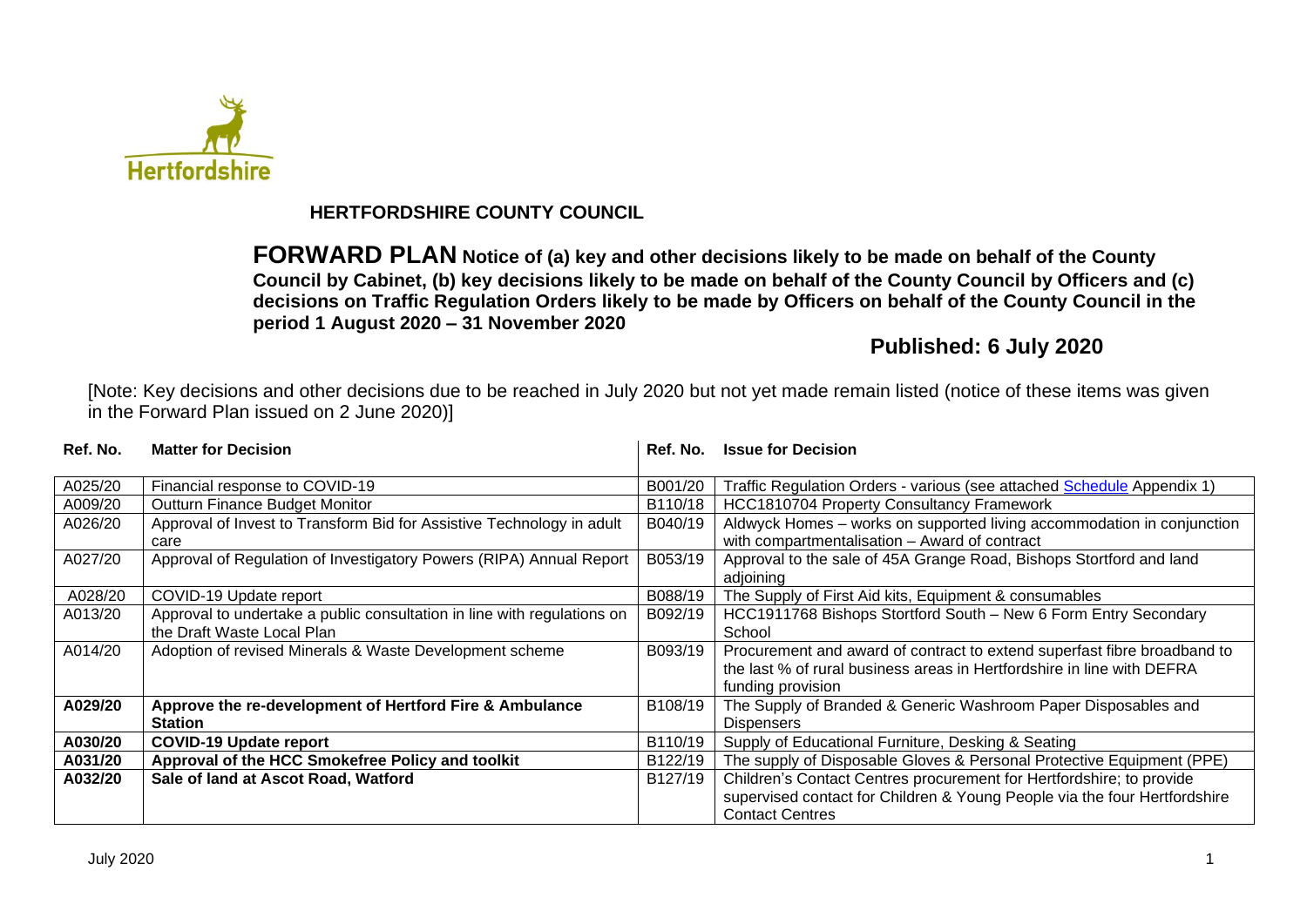| A033/20 | Winter Service Operational Plan (WSOP) 2020/21                       | B012/20        | HCC2011982                                                                                                                                        |
|---------|----------------------------------------------------------------------|----------------|---------------------------------------------------------------------------------------------------------------------------------------------------|
|         |                                                                      |                | Woodfield School, Replacement of existing temporary building with new 16                                                                          |
|         |                                                                      |                | bay modular building.                                                                                                                             |
| A034/20 | <b>Agreement of Loans to Herts Living Limited</b>                    | B013/20        | HCC2011983                                                                                                                                        |
|         |                                                                      |                | Lakeside School - Demolition of existing 3 detached timber buildings to                                                                           |
|         |                                                                      |                | replace with new 3 classroom rendered modular building                                                                                            |
| A035/20 | <b>COVID-19 Update report</b>                                        | B017/20        | HCC2011967 - The Bishops Stortford High School - Design & Build                                                                                   |
|         |                                                                      |                | <b>Contract Early Works</b>                                                                                                                       |
| A012/20 | Approval to undertake second pre-submission publication of the       | B018/20        | HCC2011970 - Bishops Stortford North Secondary - Design & Build                                                                                   |
|         | Minerals Local Plan in line with regulations; and approval for       |                | Contract in respect of new build works                                                                                                            |
|         | subsequent submission of the document to the Secretary for State for |                |                                                                                                                                                   |
|         | independent examination                                              |                |                                                                                                                                                   |
| A010/20 | Approve the Outline Business Case for phase 2 of the                 | B023/20        | To approve the Staff Travel Action Plan for Apsley Office                                                                                         |
|         | Accommodation Strategy (Future Workplaces)                           |                |                                                                                                                                                   |
| A036/20 | HCC's admission arrangements for 2022/23                             | B024/20        | Award of various school transport and local bus contracts (services starting                                                                      |
|         |                                                                      |                | September 2020)                                                                                                                                   |
| A037/20 | Q1 Finance Budget Monitor                                            | B027/20        | HCC2012045 Maintenance term contract for the provision of repairs,                                                                                |
|         |                                                                      |                | planned maintenance and minor works - Mechanical & Electrical: Award of                                                                           |
| A038/20 |                                                                      |                | contract                                                                                                                                          |
|         | <b>COVID-19 Update report</b>                                        | B038/20        | HCC2012130 Valentine Farm - Demolition of existing 3 bed residential<br>House and construction of new 3 bed residential house - Award of contract |
| A016/20 | To agree the recommendations as set out in The Air Quality Plan for  | B039/20        | Tender of liability insurance contract                                                                                                            |
|         | Broxbourne (Broxbourne Local No2 Plan - Outline Business Case)       |                |                                                                                                                                                   |
|         |                                                                      | B040/20        | Award of contract for the provision of a Street Sweeping Service                                                                                  |
|         |                                                                      | B042/20        | Delivery Agreement for the provision of Pre-Construction works for the                                                                            |
|         |                                                                      |                | Eastern Waste Transfer Station - Award of contract                                                                                                |
|         |                                                                      | B044/20        | Contract for the Provision of Children's Cross Regional Arrangements                                                                              |
|         |                                                                      |                | Group (CCRAG) Database                                                                                                                            |
|         |                                                                      | B047/20        | Hertfordshire County Council & The Procurement Partnership Ltd (TPPL)                                                                             |
|         |                                                                      |                | <b>Vehicle Contract Hire Framework</b>                                                                                                            |
|         |                                                                      | B048/20        | Approve proposals to develop a new SEND (Special Educational Needs &                                                                              |
|         |                                                                      |                | Disability) Information, advice and support offer based on consultation,                                                                          |
|         |                                                                      |                | which closed 14/6/20                                                                                                                              |
|         |                                                                      | B049/20        | Procurement and award of the Highways Structural Maintenance and                                                                                  |
|         |                                                                      |                | <b>Resurfacing Treatments Framework</b>                                                                                                           |
|         |                                                                      |                | (HCC2012002)                                                                                                                                      |
|         |                                                                      | <b>B050/20</b> | Potential extension to the Highways Weston Hills Inspection and                                                                                   |
|         |                                                                      |                | <b>Maintenance Services Contract</b>                                                                                                              |
|         |                                                                      |                | (HCC1608661)                                                                                                                                      |
|         |                                                                      | B051/20        | Approve criteria for shortlisting Sustainable Travel Towns programme                                                                              |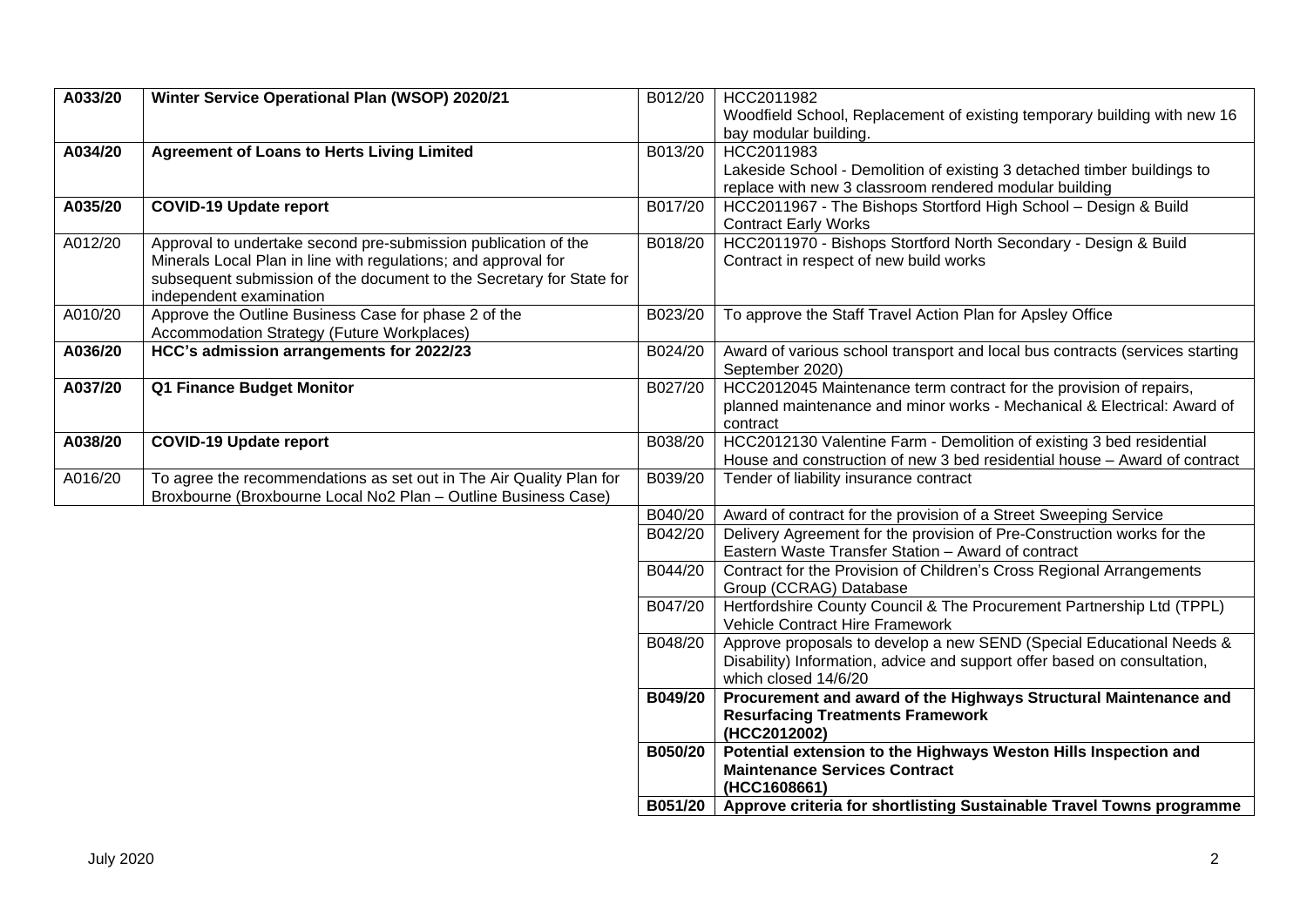| B052/20        | HCC1507837 Maintenance term contract - Mechanical and Electrical -     |
|----------------|------------------------------------------------------------------------|
|                | to provide interim arrangements for the provision of this service Dec  |
|                | 20 - March 21.                                                         |
| <b>B053/20</b> | Grounds Maintenance tender for schools in Hitchin area.                |
|                | <b>Award of contract</b>                                               |
| <b>B054/20</b> | Grounds Maintenance tender for schools in Ware and Hertford area.      |
|                | <b>Award of contract</b>                                               |
| B055/20        | Grounds Maintenance tender for schools in Bishops Stortford,           |
|                | <b>Buntingford and Puckeridge area.</b>                                |
|                | <b>Award of contract</b>                                               |
| B056/20        | Grounds Maintenance tender for schools in Stevenage (primary           |
|                | schools) area.                                                         |
|                | <b>Award of contract</b>                                               |
| B057/20        | Grounds Maintenance tender for schools in Stevenage (secondary         |
|                | schools) area.                                                         |
|                | <b>Award of contract</b>                                               |
| B058/20        | Grounds Maintenance tender for schools in Letchworth area.             |
|                | <b>Award of contract</b>                                               |
| B059/20        | Grounds Maintenance tender for Facilities Management sites,            |
|                | Children's Services, Adult Care Services, Libraries. Award of Contract |
| B060/20        | Approve the Staff Travel Action Plan (Stevenage offices)               |
| B061/20        | Approve the Staff Travel Action Plan (Hertford offices)                |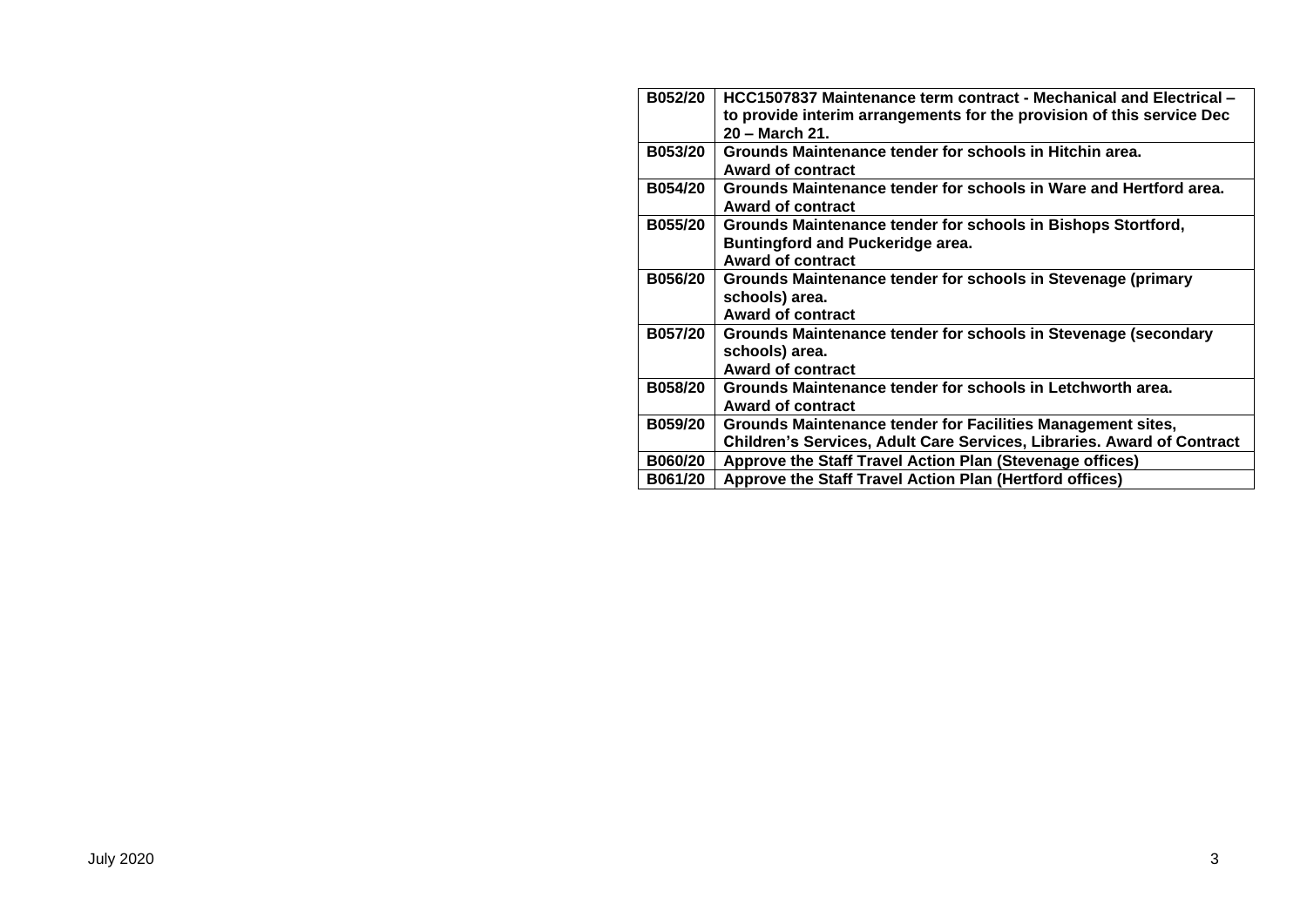| Ref. No. | <b>Matter for Decision</b>                                                       | <b>Date</b><br>decision to<br>be made | <b>Cabinet Panels to be</b><br>consulted | Officer contact for<br>this matter | Documents to be<br>considered****                       | <b>Exempt from the</b><br><b>Council's Call-In</b><br>Procedures <sup>##</sup><br>Yes / No |
|----------|----------------------------------------------------------------------------------|---------------------------------------|------------------------------------------|------------------------------------|---------------------------------------------------------|--------------------------------------------------------------------------------------------|
| A025/20  | Financial response to COVID-                                                     | 13/07/2020                            | <b>Special Cabinet Panel</b>             | Steven Pilsworth<br>01992 555737   | Report of the Director of<br>Resources                  | No                                                                                         |
| A009/20  | <b>Outturn Finance Budget</b><br>Monitor                                         | 13/07/2020                            | <b>Special Cabinet Panel</b>             | Vishal Raj<br>01992 658104         | Report of the Director of<br>Resources                  | No                                                                                         |
| A026/20  | Approval of Invest to<br>Transform Bid for Assistive<br>Technology in adult care | 13/07/2020                            | <b>Special Cabinet Panel</b>             | Iain MacBeath<br>01992 556363      | Report of the Director of Adult<br><b>Care Services</b> | No                                                                                         |

#### **PART A: DECISIONS BY CABINET** Note: New items and amendments are shown in **bold.**

†† Documents to be considered by the Cabinet are published in the Council's website at <https://democracy.hertfordshire.gov.uk/mgCalendarMonthView.aspx?GL=1&bcr=1>

‡‡ Grounds for exemption are: -

- (a) where the decision is a decision taken under the Special Urgency provisions in Annex 4 of the Constitution
- (b) where the Chief Executive certifies that implementation of the decision is critical for service delivery
- (c) where the Chief Legal Officer certifies that the Council would be likely to suffer legal prejudice from a delay in implementation of the decision resulting from the decision being Called-In
- (d) where the Director of Resources certifies that the Council would be likely to suffer financial prejudice from a delay in implementation of the decision resulting from the decision being Called-In;
- (e) where the Chief Legal Officer certifies that a delay in implementation of the decision resulting from the decision being Called-In would result in the decision being incapable of implementation or meaningful implementation
- (f) where the decision results from consideration of a recommendation or report from the OSC or any sub-committee or Topic Group of the OSC;
- (g) where the decision results from a reference back decision by Overview and Scrutiny Committee; or
- (h) where the decision is a recommendation to Full Council;
- (i) where the Call-In period has expired

<sup>\*\*</sup> The address from which, subject to any prohibition or restriction on their disclosure, copies of, or extracts from, any document listed is available is County Hall, Pegs Lane, Hertford, SG13 8DE. Other documents relevant to these matters may be submitted to the decision maker. To request details of such documents (if any) as they become available contact Deborah Jeffery, Assistant Manager, Democratic Services by email [\(deborah.jeffery@hertfordshire.gov.uk\)](mailto:deborah.jeffery@hertfordshire.gov.uk) or phone (01992 555563)

<sup>\*\*\*</sup> In accordance with Regulation 10(1) of The Local Authorities (Executive Arrangements) (Meetings and Access to Information) (England) Regulations 2012 (the '2012 Regulations') these items of business will be considered by Cabinet at its meeting 13 May 2019. Notices issued, as required by the 2012 Regulations, can be viewed at <https://democracy.hertfordshire.gov.uk/mgCalendarMonthView.aspx?GL=1&bcr=1>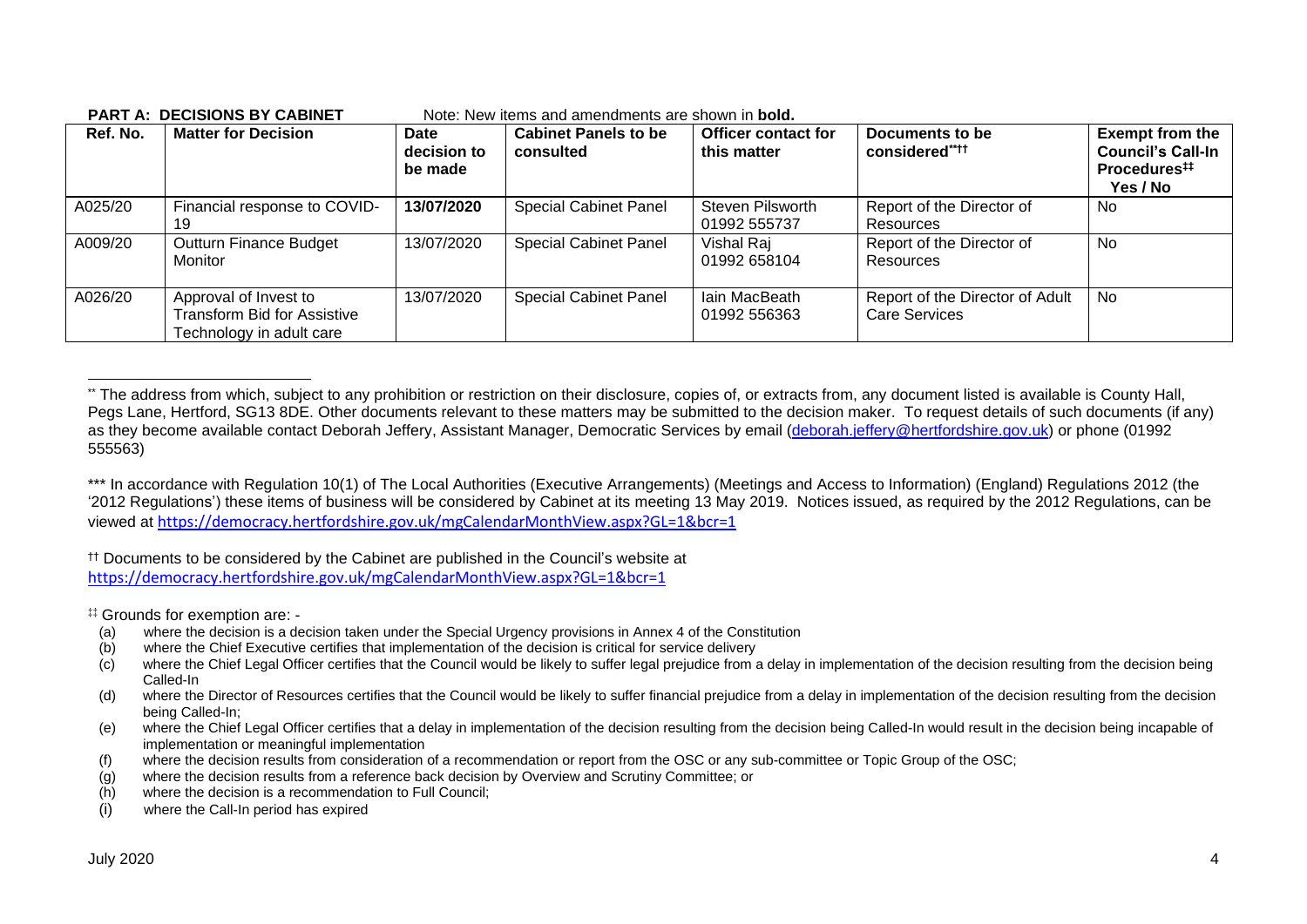| A027/20 | Approval of Regulation of<br>Investigatory Powers (RIPA)<br><b>Annual Report</b>                            | 13/07/2020                                               | <b>Special Cabinet Panel</b>                                                                                                 | <b>Guy Pratt</b><br>01992 507535        | Report of the Chief Legal<br>Officer                                                                                                                                                                                                                          | $\overline{N}$ |
|---------|-------------------------------------------------------------------------------------------------------------|----------------------------------------------------------|------------------------------------------------------------------------------------------------------------------------------|-----------------------------------------|---------------------------------------------------------------------------------------------------------------------------------------------------------------------------------------------------------------------------------------------------------------|----------------|
| A028/20 | COVID-19 Update report                                                                                      | 13/07/2020                                               | <b>Special Cabinet Panel</b>                                                                                                 | Alex James<br>01992 588259              | Report of the Director of<br>Resources                                                                                                                                                                                                                        | <b>No</b>      |
| A013/20 | Approval to undertake a public<br>consultation in line with<br>regulations on the Draft Waste<br>Local Plan | Cabinet<br>21/09/2020<br>County<br>Council<br>20/10/2020 | Growth, Infrastructure,<br><b>Planning &amp; The</b><br><b>Economy Cabinet</b><br>Panel                                      | Julie Greaves<br>01992 556227           | Report of the Director of<br>Environment & Infrastructure                                                                                                                                                                                                     | Yes            |
| A014/20 | Adoption of revised Minerals &<br>Waste Development scheme                                                  | Cabinet<br>21/09/2020<br>County<br>Council<br>20/10/2020 | Growth, Infrastructure,<br><b>Planning &amp; The</b><br><b>Economy Cabinet</b><br>Panel                                      | <b>Julie Greaves</b><br>01992 556227    | Report of the Director of<br>Environment & Infrastructure                                                                                                                                                                                                     | Yes            |
| A029/20 | Approve the re-development<br>of Hertford Fire &<br><b>Ambulance Station</b>                                | 21/09/2020                                               | <b>Community Safety &amp;</b><br><b>Waste Cabinet Panel</b><br><b>Resources &amp;</b><br><b>Performance Cabinet</b><br>Panel | <b>Steve Tant</b><br>01707 281480       | Joint Report of the Director<br>of Resources and Director of<br><b>Community Protection</b><br>Part I and Part II Report -<br>due to 'Information relating<br>to the financial or business<br>affairs of any particular<br>person (including the<br>Council)' | <b>No</b>      |
| A030/20 | <b>COVID-19 Update report</b>                                                                               | 21/09/2020                                               | <b>Special Cabinet Panel</b>                                                                                                 | <b>Alex James</b><br>01992 588259       | <b>Report of the Director of</b><br><b>Resources</b>                                                                                                                                                                                                          | <b>No</b>      |
| A031/20 | <b>Approval of the HCC</b><br><b>Smokefree Policy and toolkit</b>                                           | 21/09/2020                                               | <b>Public Health and</b><br><b>Prevention Cabinet</b><br>Panel                                                               | <b>Liz Fisher</b><br>01442 453633       | <b>Report of the Director of</b><br><b>Public Health</b>                                                                                                                                                                                                      | <b>No</b>      |
| A032/20 | Sale of land at Ascot Road,<br><b>Watford</b>                                                               | 21/09/2020                                               | <b>Resources &amp;</b><br><b>Performance Cabinet</b><br>Panel                                                                | <b>Mike Evans</b><br>01992 555634       | <b>Report of the Director of</b><br><b>Resources</b>                                                                                                                                                                                                          | <b>No</b>      |
| A033/20 | <b>Winter Service Operational</b><br>Plan (WSOP) 2020/21                                                    | 21/09/2020                                               | <b>Highways &amp;</b><br><b>Environment Cabinet</b><br>Panel                                                                 | <b>Richard Stacey</b><br>01992 658115   | <b>Report of the Director of</b><br><b>Environment and</b><br>Infrastructure                                                                                                                                                                                  | <b>No</b>      |
| A034/20 | <b>Agreement of Loans to Herts</b><br><b>Living Limited</b>                                                 | 21/09/2020                                               | Resources &<br><b>Performance Cabinet</b><br>Panel                                                                           | <b>Steven Pilsworth</b><br>01992 555737 | <b>Report of the Director of</b><br><b>Resources</b>                                                                                                                                                                                                          | $\overline{N}$ |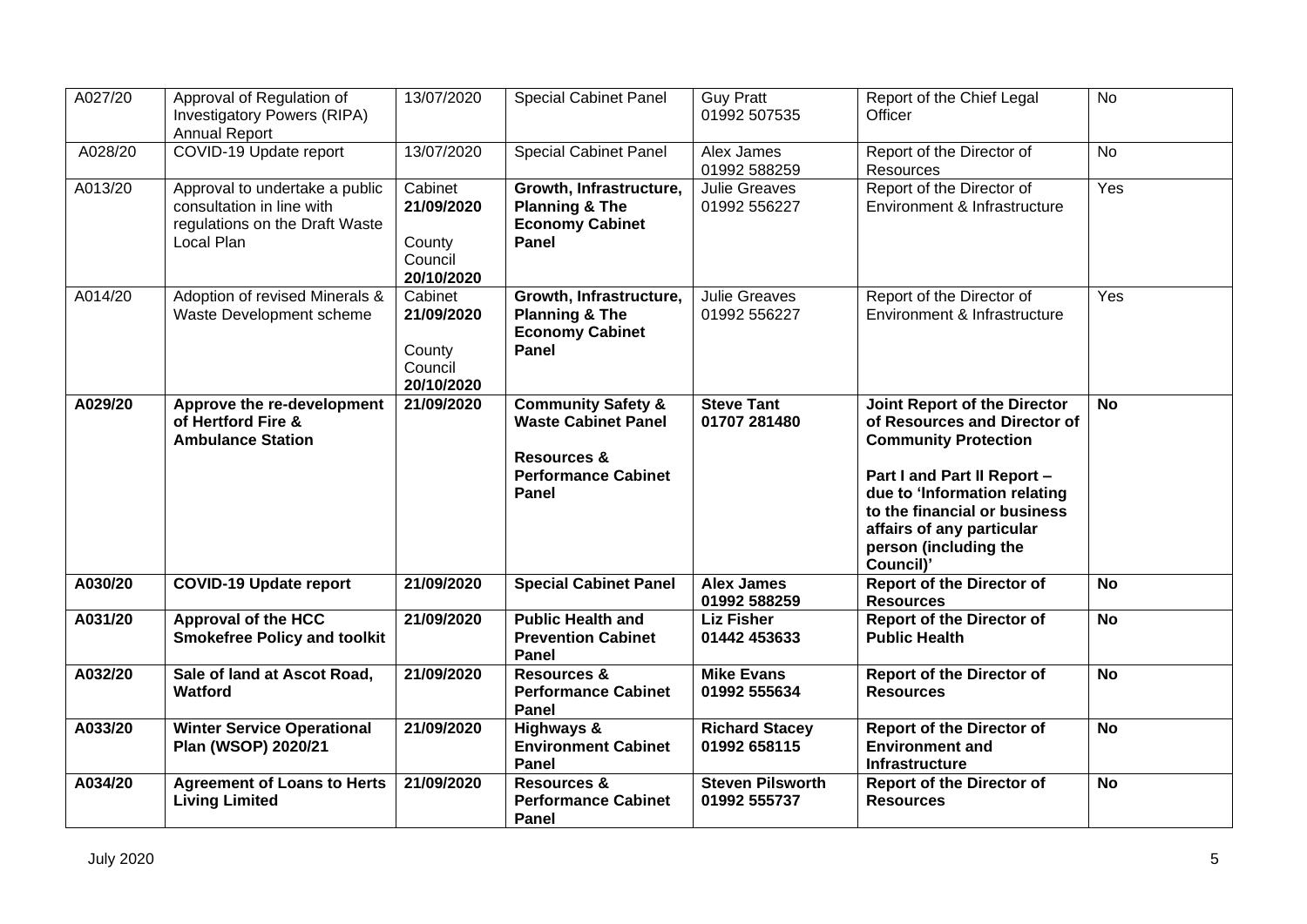| A035/20 | <b>COVID-19 Update report</b>                                                                                                                                                                                                                   | 19/10/2020                                               | <b>Special Cabinet Panel</b>                                                            | <b>Alex James</b><br>01992 588259     | <b>Report of the Director of</b><br><b>Resources</b>                                                                                                                                                  | <b>No</b> |
|---------|-------------------------------------------------------------------------------------------------------------------------------------------------------------------------------------------------------------------------------------------------|----------------------------------------------------------|-----------------------------------------------------------------------------------------|---------------------------------------|-------------------------------------------------------------------------------------------------------------------------------------------------------------------------------------------------------|-----------|
| A012/20 | Approval to undertake second<br>pre-submission publication of<br>the Minerals Local Plan in line<br>with regulations; and approval<br>for subsequent submission of<br>the document to the Secretary<br>for State for independent<br>examination | Cabinet<br>19/10/2020<br>County<br>Council<br>20/10/2020 | Growth, Infrastructure,<br><b>Planning &amp; The</b><br><b>Economy Cabinet</b><br>Panel | <b>Julie Greaves</b><br>01992 556227  | Report of the Director of<br>Environment & Infrastructure                                                                                                                                             | Yes       |
| A010/20 | Approve the Outline Business<br>Case for phase 2 of the<br><b>Accommodation Strategy</b><br>(Future Workplaces)                                                                                                                                 | 19/10/2020                                               | Resources &<br><b>Performance Cabinet</b><br>Panel                                      | <b>Tanya Pascual</b><br>01992 588936  | Report of the Director of<br>Resources<br>Part I and Part II Report - due<br>to 'Information relating to the<br>financial or business affairs of<br>any particular person<br>(including the Council)' | No        |
| A036/20 | <b>HCC's admission</b><br>arrangements for 2022/23                                                                                                                                                                                              | 19/10/2020                                               | <b>Education, Libraries &amp;</b><br><b>Localism Cabinet</b><br>Panel                   | <b>Jayne Abery</b><br>01992 588785    | <b>Report of the Director of</b><br><b>Children's Services</b>                                                                                                                                        | <b>No</b> |
| A037/20 | Q1 Finance Budget Monitor                                                                                                                                                                                                                       | 19/10/2020                                               | <b>Resources &amp;</b><br><b>Performance Cabinet</b><br>Panel                           | <b>Scott Walker</b><br>01992 555273   | <b>Report of the Director of</b><br><b>Resources</b>                                                                                                                                                  | <b>No</b> |
| A038/20 | <b>COVID-19 Update report</b>                                                                                                                                                                                                                   | 23/11/2020                                               | <b>Special Cabinet Panel</b>                                                            | <b>Alex James</b><br>01992 588259     | <b>Report of the Director of</b><br><b>Resources</b>                                                                                                                                                  | <b>No</b> |
| A016/20 | To agree the<br>recommendations as set out in<br>The Air Quality Plan for<br>Broxbourne (Broxbourne Local<br>No <sub>2</sub> Plan - Outline Business<br>Case)                                                                                   | 23/11/2020                                               | Highways &<br><b>Environment Cabinet</b><br>Panel                                       | <b>Trevor Brennan</b><br>01992 658406 | Report of the Director of<br>Environment and Infrastructure                                                                                                                                           | <b>No</b> |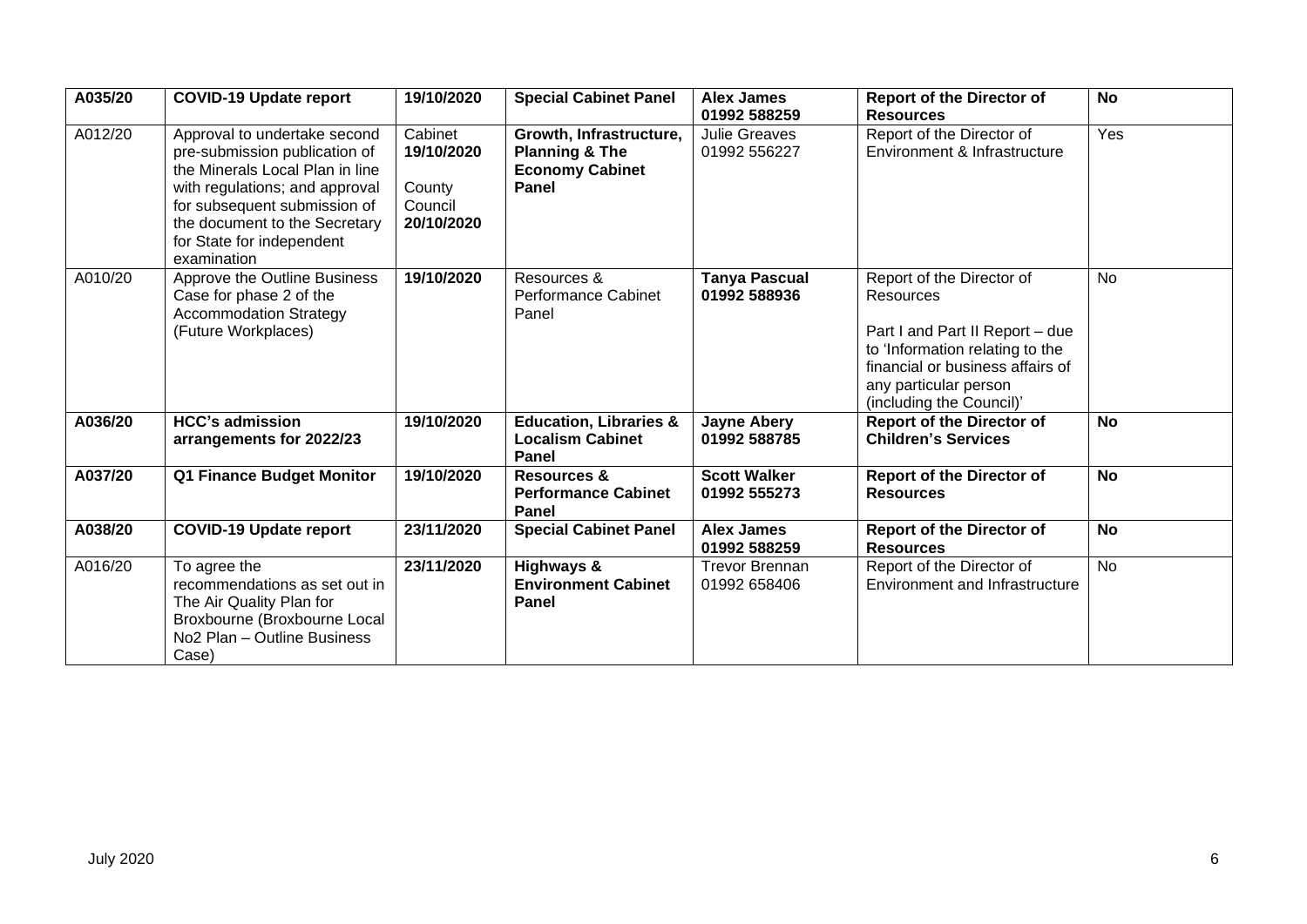**Membership of Cabinet:**

Richard Roberts **Adult Care & Health Phil Bibby** Highways & Environment<br>
Teresa Heritage Children, Young People and Families David Williams Leader of the Council **Teresa Heritage Children, Young People and Families David Williams Leader of the Council Terry Hone Community Safety & Waste Management Tim Hutchings** Public Health & Prevention<br> **Terry Douris Education, Libraries & Localism** Ralph Sangster Resources & Performance **Terry Douris Education, Libraries & Localism <br>Derrick Ashley <b>Ralph** Growth, Infrastructure, Planning **Growth, Infrastructure, Planning and The Economy**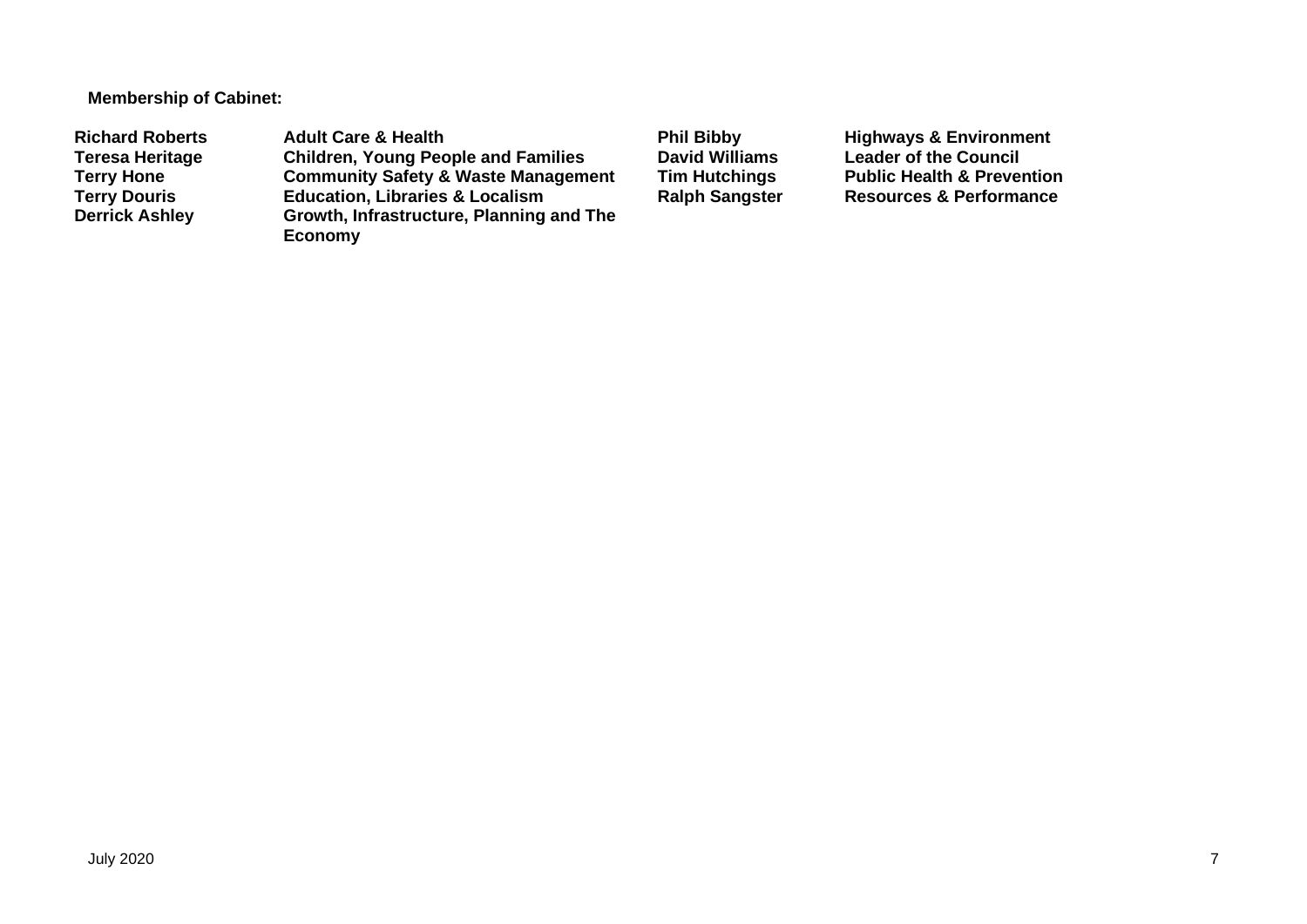**PART B: DECISIONS BY CHIEF OFFICERS Note: New items and amendments are shown in bold**.

|         | <b>Issue for Decision</b>                                                                                                                 | Name and Title of<br><b>Decision Maker</b>                               | Date, or<br>period<br>within<br>which,<br>decision to<br>be made | <b>Cabinet Panels to be</b><br>consulted | Officer contact for<br>this matter     | Documents to be<br>considered <sup>§§</sup> | <b>Exempt from the</b><br><b>Council's Call-In</b><br><b>Procedures</b><br>Yes / No |
|---------|-------------------------------------------------------------------------------------------------------------------------------------------|--------------------------------------------------------------------------|------------------------------------------------------------------|------------------------------------------|----------------------------------------|---------------------------------------------|-------------------------------------------------------------------------------------|
| B001/20 | <b>Traffic Regulation</b><br>Orders - various<br>(see attached<br><b>Schedule</b> Appendix                                                | Mark Kemp<br><b>Director</b><br>Environment and<br>Infrastructure        | During the<br>period of this<br><b>Forward Plan</b>              |                                          | Mark Kemp<br>01992 555206              | Reports from Lead<br><b>Officers</b>        | No                                                                                  |
| B110/18 | HCC1810704<br>Property<br>Consultancy<br>Framework                                                                                        | Sass Pledger<br><b>Assistant Director -</b><br>Property                  | <b>September</b><br>2020 (was<br><b>August</b><br>2020)          |                                          | <b>Michael Ramshaw</b><br>01992 588778 | See Note 2 below                            | <b>No</b>                                                                           |
| B040/19 | Aldwyck Homes-<br>works on supported<br>living<br>accommodation in<br>conjunction with<br>compartmentalisati<br>on - Award of<br>contract | Sass Pledger<br>Assistant Director,<br>Property                          | September<br>2020 (was<br><b>August</b><br>2020)                 |                                          | Michael Cunningham<br>07970 193615     | See Note 2 below                            | <b>No</b>                                                                           |
| B053/19 | Approval to the sale<br>of 45A Grange<br>Road, Bishops<br>Stortford and land<br>adjoining                                                 | <b>Emily White</b><br>Head of Strategic<br>Asset Management<br>& Estates | <b>July 2020</b><br>(was June<br>2020)                           |                                          | <b>Andrew Edwards</b><br>01992 556007  | Report                                      | No                                                                                  |
| B088/19 | The Supply of First<br>Aid kits, Equipment<br>& consumables                                                                               | Glenn Facey<br><b>Head of Herts</b><br><b>FullStop</b>                   | <b>July 2020</b><br>(was June<br>2020)                           |                                          | Sarah Church<br>01707 292557           | See Note 2 below                            | <b>No</b>                                                                           |

<sup>&</sup>lt;sup>§§</sup> The address from which, subject to any prohibition or restriction on their disclosure, copies of, or extracts from, any document listed is available is County Hall, Pegs Lane, Hertford, SG13 8DE. Other documents relevant to these matters may be submitted to the decision maker. To request details of such documents (if any) as they become available contact Deborah Jeffery, Assistant Manager, Democratic Services by email (deborah.jeffery@hertfordshire.gov.uk) or phone (01992 555563).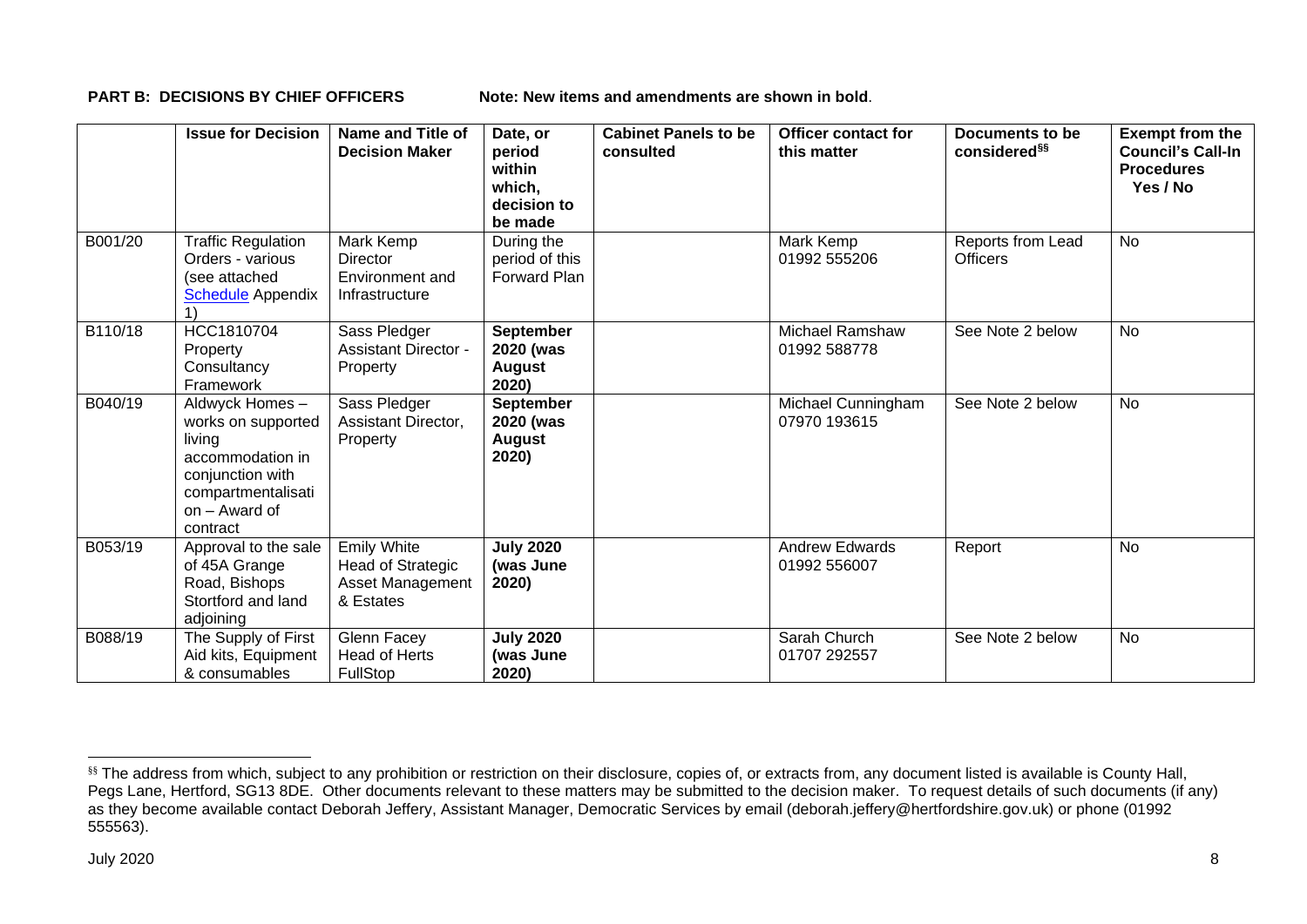| B092/19 | HCC1911768<br><b>Bishops Stortford</b><br>South - New 6<br>Form Entry<br>Secondary School                                                                                                               | Sass Pledger<br><b>Assistant Director</b><br>Property    | <b>September</b><br>2020 (was<br><b>August</b><br>2020) | Jackie Aldridge<br>01992 588138     | See Note 2 below | <b>No</b> |
|---------|---------------------------------------------------------------------------------------------------------------------------------------------------------------------------------------------------------|----------------------------------------------------------|---------------------------------------------------------|-------------------------------------|------------------|-----------|
| B093/19 | Procurement and<br>award of contract to<br>extend superfast<br>fibre broadband to<br>the last % of rural<br>business areas in<br>Hertfordshire in line<br>with DEFRA<br>funding provision               | Scott Crudgington<br>Director of<br>Resources            | <b>July 2020</b><br>(was June<br>2020)                  | Anna Morrison<br>01992 588397       | See Note 2 below | <b>No</b> |
| B108/19 | The Supply of<br><b>Branded &amp; Generic</b><br>Washroom Paper<br>Disposables and<br>Dispensers                                                                                                        | Glenn Facey<br>Head of Herts<br>FullStop                 | October<br>2020 (was<br>May 2020)                       | James Conway<br>01707 292357        | See note 2 below | <b>No</b> |
| B110/19 | Supply of<br>Educational<br>Furniture, Desking<br>& Seating                                                                                                                                             | Glenn Facey<br><b>Head of Herts</b><br>FullStop          | <b>July 2020</b><br>(was June<br>2020)                  | <b>Jake Grieves</b><br>01707 292498 | See note 2 below | <b>No</b> |
| B122/19 | The supply of<br>Disposable Gloves<br>& Personal<br>Protective<br>Equipment (PPE)                                                                                                                       | Glenn Facey<br><b>Head of Herts</b><br>FullStop          | October<br>2020 (was<br>May 2020)                       | Sarah Church<br>01707 292557        | See Note 2 below | <b>No</b> |
| B127/19 | <b>Children's Contact</b><br>Centres<br>procurement for<br>Hertfordshire; to<br>provide supervised<br>contact for Children<br>& Young People via<br>the four<br>Hertfordshire<br><b>Contact Centres</b> | Jenny Coles<br>Director of<br><b>Children's Services</b> | <b>July 2020</b><br>(was May<br>2020)                   | Lynn Knowles<br>01442 454402        | See note 4 below | <b>No</b> |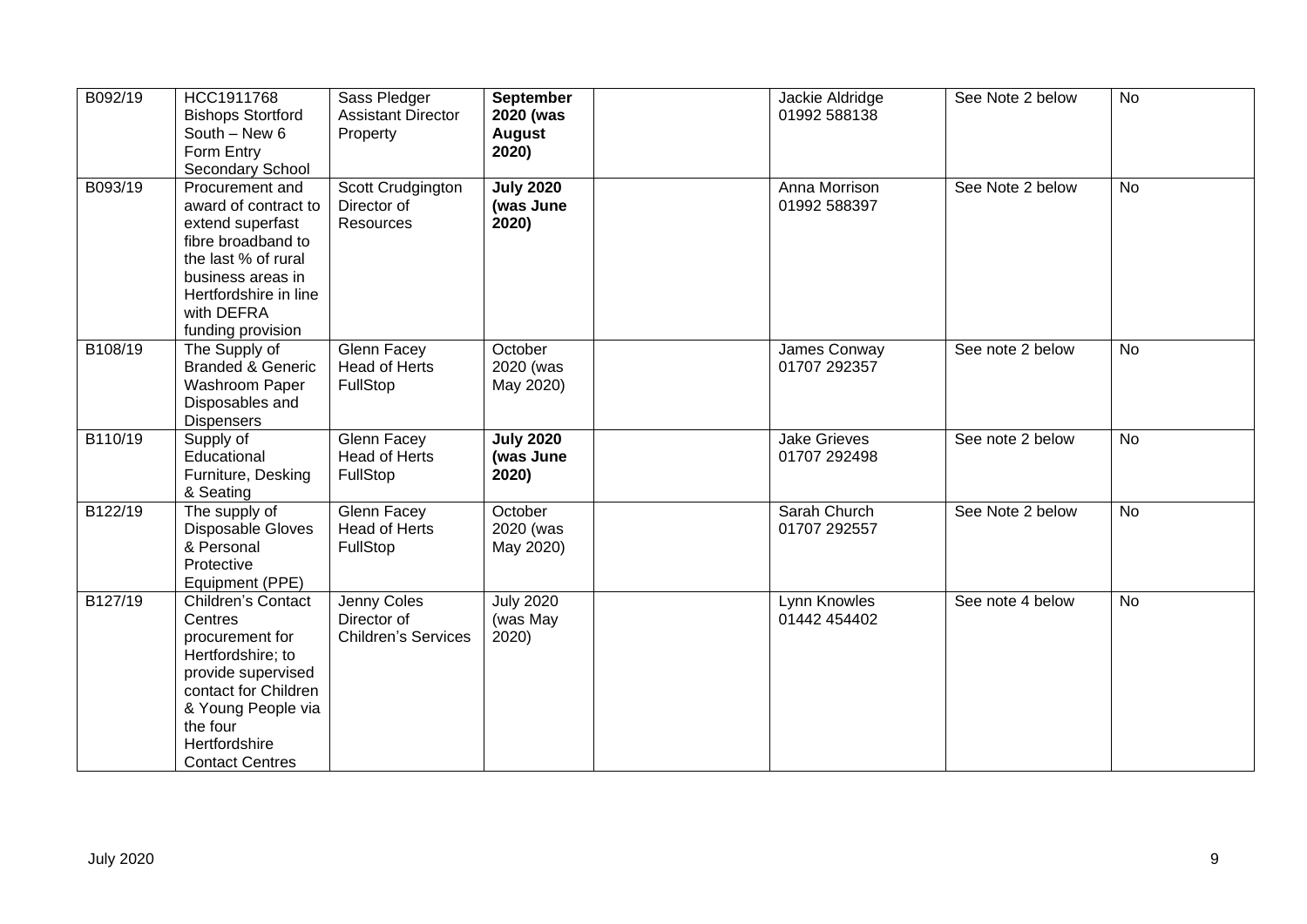| B012/20 | HCC2011982<br>Woodfield School,<br>Replacement of<br>existing temporary<br>building with new<br>16 bay modular<br>building.                                    | Sass Pledger<br><b>Assistant Director</b><br>Property                                   | <b>September</b><br>2020 (was<br><b>August</b><br>2020) | Jackie Aldridge<br>01992 588138  | See note 2 below | <b>No</b> |
|---------|----------------------------------------------------------------------------------------------------------------------------------------------------------------|-----------------------------------------------------------------------------------------|---------------------------------------------------------|----------------------------------|------------------|-----------|
| B013/20 | HCC2011983<br>Lakeside School -<br>Demolition of<br>existing 3 detached<br>timber buildings to<br>replace with new 3<br>classroom rendered<br>modular building | Sass Pledger<br><b>Assistant Director</b><br>Property                                   | September<br>2020 (was<br><b>August</b><br>2020)        | Jackie Aldridge<br>01992 588138  | See note 2 below | No        |
| B017/20 | HCC2011967 - The<br><b>Bishops Stortford</b><br>High School-<br>Design & Build<br><b>Contract Early</b><br>Works                                               | Sass Pledger<br><b>Assistant Director</b><br>Property                                   | September<br>2020 (was<br><b>August</b><br>2020)        | Jackie Aldridge<br>01992 588138  | See note 2 below | <b>No</b> |
| B018/20 | HCC2011970 -<br><b>Bishops Stortford</b><br>North Secondary -<br>Design & Build<br>Contract in respect<br>of new build works                                   | Sass Pledger<br><b>Assistant Director</b><br>Property                                   | <b>September</b><br>2020 (was<br><b>August</b><br>2020) | Jackie Aldridge<br>01992 588138  | See note 2 below | <b>No</b> |
| B023/20 | To approve the<br><b>Staff Travel Action</b><br>Plan for Apsley<br>Office                                                                                      | Scott Crudgington<br>Director of<br>Resources                                           | September<br>2020 (was<br>April 2020)                   | Sass Pledger<br>01992 555970     | Report           | No        |
| B024/20 | Award of various<br>school transport<br>and local bus<br>contracts (services<br>starting September<br>2020)                                                    | Simon Aries<br>Assistant Director,<br>Transport, Waste &<br>Environmental<br>Management | October<br>2020 (was<br>May 2020)                       | <b>Matt Lale</b><br>01992 588633 | See Note 2 below | <b>No</b> |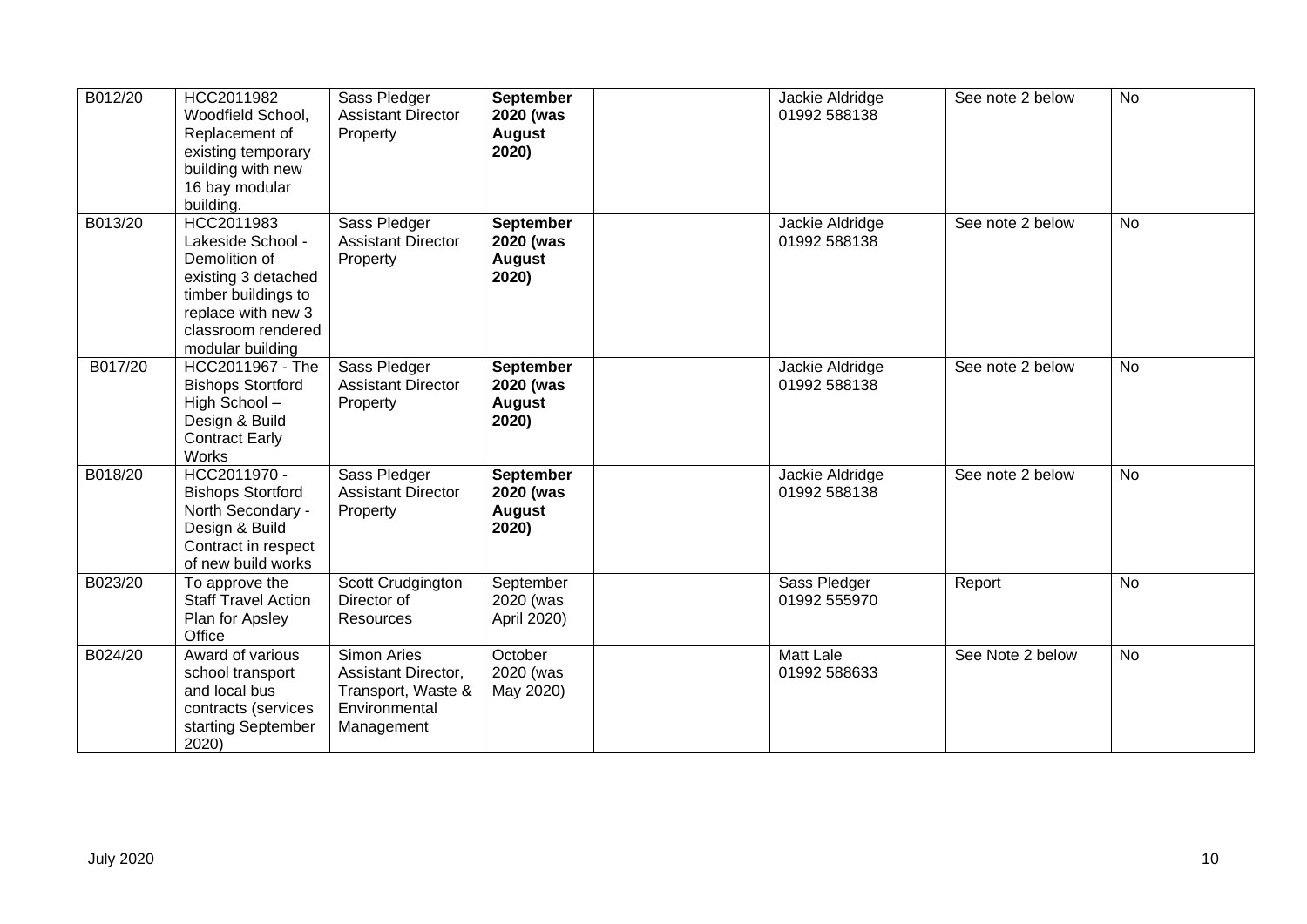| B027/20 | HCC2012045<br>Maintenance term<br>contract for the<br>provision of repairs,<br>planned<br>maintenance and<br>minor works -<br>Mechanical &<br>Electrical: Award of<br>contract | Sass Pledger<br><b>Assistant Director</b><br>Property                                                | <b>September</b><br>2020 (was<br><b>August</b><br>2020) | Michael Cunningham<br>07970 193615  | See Note 2 below         | <b>No</b>      |
|---------|--------------------------------------------------------------------------------------------------------------------------------------------------------------------------------|------------------------------------------------------------------------------------------------------|---------------------------------------------------------|-------------------------------------|--------------------------|----------------|
| B038/20 | HCC2012130<br>Valentine Farm -<br>Demolition of<br>existing 3 bed<br>residential House<br>and construction of<br>new 3 bed<br>residential house -<br>Award of contract         | Sass Pledger<br><b>Assistant Director</b><br>Property                                                | <b>September</b><br>2020 (was<br><b>August</b><br>2020) | Jackie Aldridge<br>01992 588138     | See note 2 below         | No             |
| B039/20 | Tender of liability<br>insurance contract                                                                                                                                      | Chris Wood<br><b>Head of Assurance</b>                                                               | <b>July 2020</b>                                        | <b>Fiona Timms</b><br>01992 555480  | See notes 2 & 4<br>below | $\overline{N}$ |
| B040/20 | Award of contract<br>for the provision of<br>a Street Sweeping<br>Service                                                                                                      | <b>Simon Aries</b><br><b>Assistant Director</b><br>Transport, Waste &<br>Environmental<br>Management | October<br>2020 (was<br>September<br>2020)              | <b>Matthew King</b><br>01992 556207 | See note 2 below         | No             |
| B042/20 | Delivery Agreement<br>for the provision of<br>Pre-Construction<br>works for the<br>Eastern Waste<br>Transfer Station -<br>Award of contract                                    | Simon Aries<br><b>Assistant Director</b><br>Transport, Waste<br>and Environmental<br>Management      | <b>July 2020</b><br>(was June<br>2020)                  | <b>Matthew King</b><br>01992 556207 | See note 2 below         | <b>No</b>      |
| B044/20 | Contract for the<br>Provision of<br>Children's Cross<br>Regional<br>Arrangements<br>Group (CCRAG)<br>Database                                                                  | Marion Ingram<br>Operations<br>Director, Specialist<br>Services                                      | August 2020                                             | Lynn Knowles<br>07740918847         | See note 2 below         | <b>No</b>      |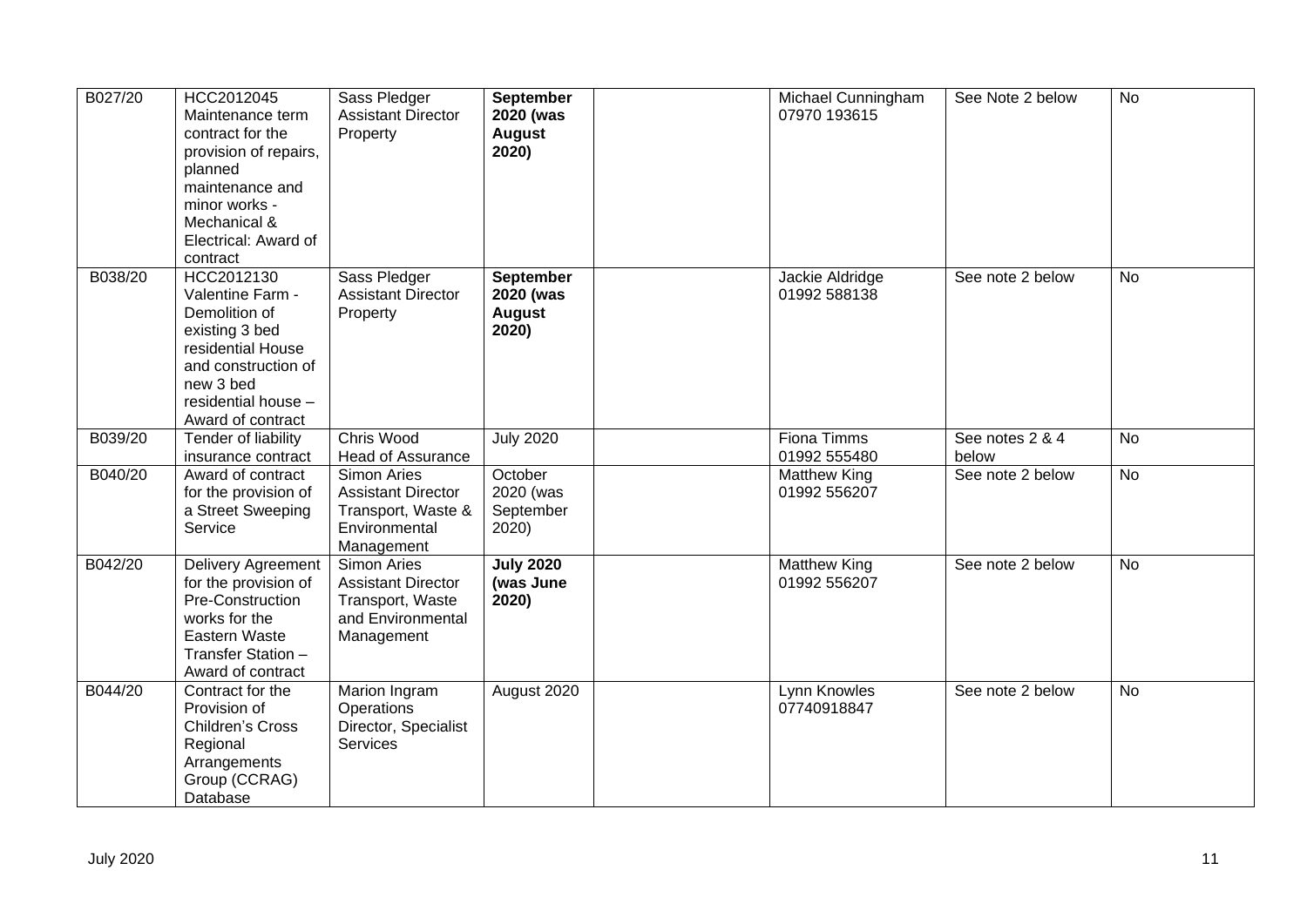| B047/20 | Hertfordshire<br>County Council &<br>The Procurement<br>Partnership Ltd<br>(TPPL) Vehicle<br><b>Contract Hire</b><br>Framework                                                                              | Glenn Facey<br>Head of Herts<br>FullStop                                                     | Not before<br>10/07/2020 |                                                                                 | Glenn Facey<br>01707 292364          | See note 2 below         | <b>No</b> |
|---------|-------------------------------------------------------------------------------------------------------------------------------------------------------------------------------------------------------------|----------------------------------------------------------------------------------------------|--------------------------|---------------------------------------------------------------------------------|--------------------------------------|--------------------------|-----------|
| B048/20 | Approve proposals<br>to develop a new<br><b>SEND (Special</b><br><b>Educational Needs</b><br>& Disability)<br>Information, advice<br>and support offer<br>based on<br>consultation, which<br>closed 14/6/20 | Jenny Coles<br>Director of<br><b>Children's Services</b>                                     | Not before<br>17/07/2020 |                                                                                 | Sue Chapman<br>01992 555 269         | Report                   | No        |
| B049/20 | <b>Procurement and</b><br>award of the<br><b>Highways</b><br><b>Structural</b><br><b>Maintenance and</b><br><b>Resurfacing</b><br><b>Treatments</b><br><b>Framework</b><br>(HCC2012002)                     | <b>Anthony Boucher,</b><br><b>Assistant Director</b><br><b>Highways</b><br><b>Operations</b> | Not before<br>04/08/2020 |                                                                                 | <b>Steve Johnson</b><br>01992 588126 | See notes 2 & 4<br>below | <b>No</b> |
| B050/20 | <b>Potential</b><br>extension to the<br><b>Highways Weston</b><br><b>Hills Inspection</b><br>and Maintenance<br><b>Services Contract</b><br>(HCC1608661)                                                    | <b>Anthony Boucher,</b><br><b>Assistant Director</b><br><b>Highways</b><br><b>Operations</b> | Not before<br>04/08/2020 |                                                                                 | <b>Steve Johnson</b><br>01992 588126 | See notes 2 & 4<br>below | <b>No</b> |
| B051/20 | Approve criteria<br>for shortlisting<br><b>Sustainable Travel</b><br><b>Towns</b><br>programme                                                                                                              | Director of<br><b>Environment &amp;</b><br>Infrastructure                                    | Not before<br>04/08/2020 | Growth,<br>Infrastructure,<br>Planning & the<br><b>Economy Cabinet</b><br>Panel | <b>Trevor Mason</b><br>01992 556117  | Report                   | <b>No</b> |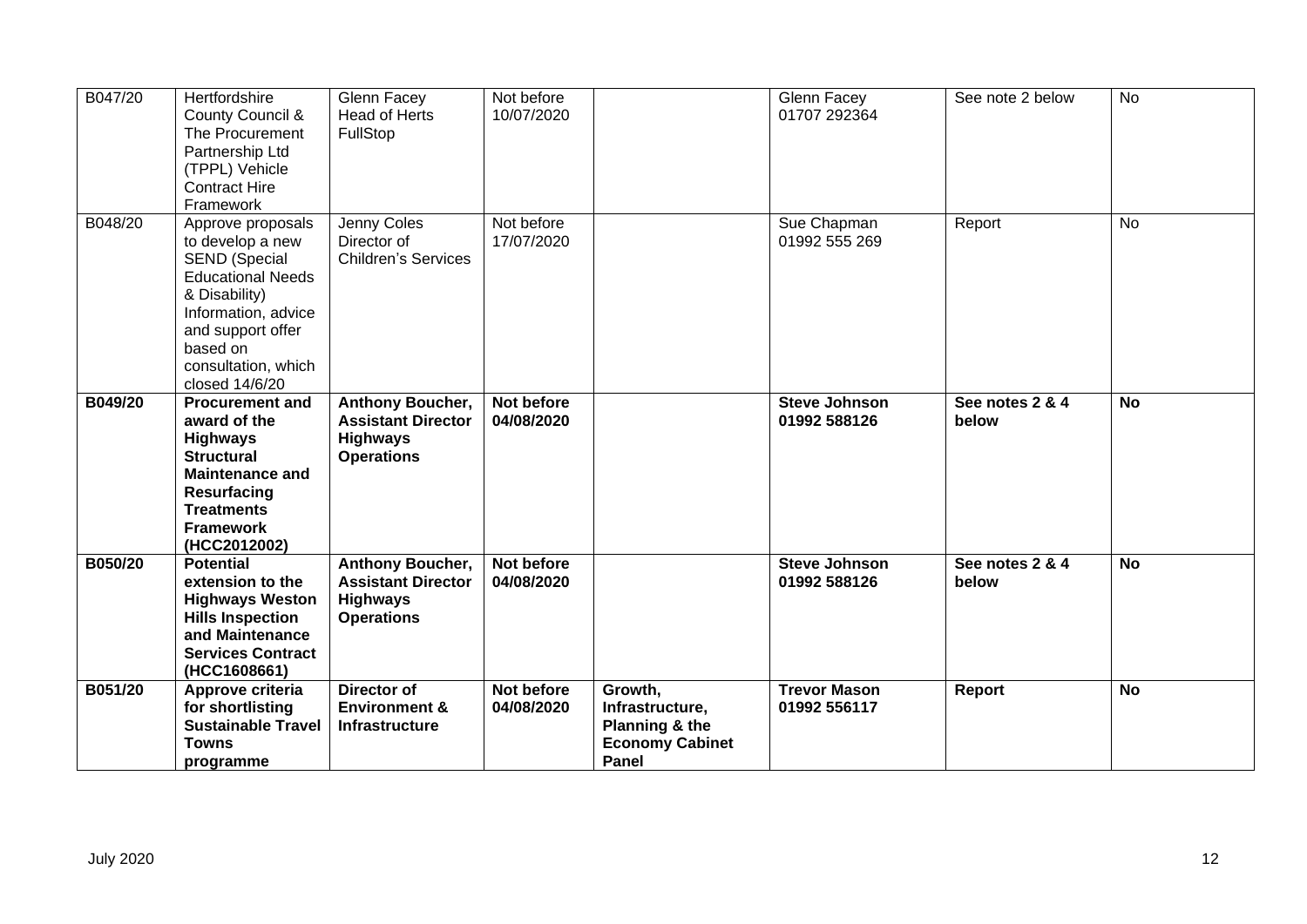| B052/20 | HCC1507837<br><b>Maintenance term</b><br>contract -<br><b>Mechanical and</b><br>Electrical – to<br>provide interim<br>arrangements for<br>the provision of<br>this service Dec<br>20 - March 21. | <b>Sass Pledger</b><br><b>Assistant Director</b><br><b>Property</b> | <b>September</b><br>2020 | <b>Michael Cunningham</b><br>07970 193615 | See note 2 below | <b>No</b> |
|---------|--------------------------------------------------------------------------------------------------------------------------------------------------------------------------------------------------|---------------------------------------------------------------------|--------------------------|-------------------------------------------|------------------|-----------|
| B053/20 | <b>Grounds</b><br><b>Maintenance</b><br>tender for schools<br>in Hitchin area.<br><b>Award of contract</b>                                                                                       | <b>Glenn Facey</b><br><b>Head of Herts</b><br><b>FullStop</b>       | <b>October</b><br>2020   | <b>Paul Bishop</b><br>01707292384         | See note 2 below | <b>No</b> |
| B054/20 | <b>Grounds</b><br><b>Maintenance</b><br>tender for schools<br>in Ware and<br>Hertford area.<br><b>Award of contract</b>                                                                          | <b>Glenn Facey</b><br><b>Head of Herts</b><br><b>FullStop</b>       | <b>October</b><br>2020   | <b>Paul Bishop</b><br>01707292384         | See note 2 below | <b>No</b> |
| B055/20 | <b>Grounds</b><br><b>Maintenance</b><br>tender for schools<br>in Bishops<br>Stortford,<br><b>Buntingford and</b><br>Puckeridge area.<br><b>Award of contract</b>                                 | <b>Glenn Facey</b><br><b>Head of Herts</b><br><b>FullStop</b>       | <b>October</b><br>2020   | <b>Paul Bishop</b><br>01707292384         | See note 2 below | <b>No</b> |
| B056/20 | <b>Grounds</b><br><b>Maintenance</b><br>tender for schools<br>in Stevenage<br>(primary schools)<br>area.<br><b>Award of contract</b>                                                             | <b>Glenn Facey</b><br><b>Head of Herts</b><br><b>FullStop</b>       | <b>October</b><br>2020   | <b>Paul Bishop</b><br>01707292384         | See note 2 below | <b>No</b> |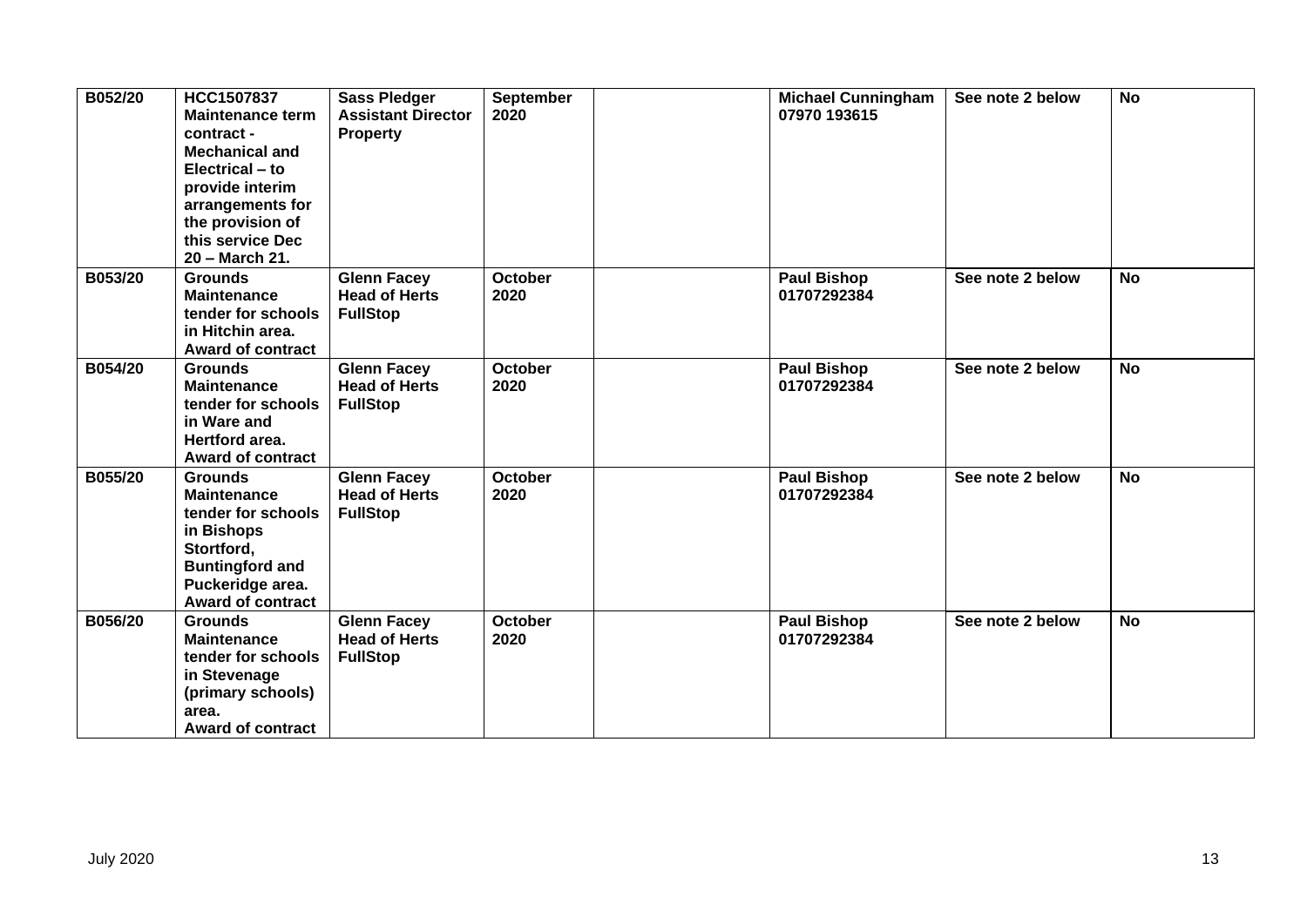| B057/20 | <b>Grounds</b><br><b>Maintenance</b><br>tender for schools<br>in Stevenage<br>(secondary<br>schools) area.<br><b>Award of contract</b>                                                           | <b>Glenn Facey</b><br><b>Head of Herts</b><br><b>FullStop</b> | <b>October</b><br>2020  | <b>Paul Bishop</b><br>01707292384   | See note 2 below | <b>No</b> |
|---------|--------------------------------------------------------------------------------------------------------------------------------------------------------------------------------------------------|---------------------------------------------------------------|-------------------------|-------------------------------------|------------------|-----------|
| B058/20 | <b>Grounds</b><br><b>Maintenance</b><br>tender for schools<br>in Letchworth<br>area.<br><b>Award of contract</b>                                                                                 | <b>Glenn Facey</b><br><b>Head of Herts</b><br><b>FullStop</b> | <b>October</b><br>2020  | <b>Paul Bishop</b><br>01707292384   | See note 2 below | <b>No</b> |
| B059/20 | <b>Grounds</b><br><b>Maintenance</b><br>tender for<br><b>Facilities</b><br><b>Management</b><br>sites, Children's<br><b>Services, Adult</b><br>Care Services,<br>Libraries, Award<br>of Contract | <b>Glenn Facey</b><br><b>Head of Herts</b><br><b>FullStop</b> | <b>October</b><br>2020  | <b>Paul Bishop</b><br>01707292384   | See note 2 below | <b>No</b> |
| B060/20 | <b>Approve the Staff</b><br><b>Travel Action Plan</b><br>(Stevenage<br>offices)                                                                                                                  | <b>Scott Crudgington</b><br>Director of<br><b>Resources</b>   | <b>November</b><br>2020 | <b>Sass Pledger</b><br>01992 555970 | Report           | <b>No</b> |
| B061/20 | <b>Approve the Staff</b><br><b>Travel Action Plan</b><br>(Hertford offices)                                                                                                                      | <b>Scott Crudgington</b><br>Director of<br><b>Resources</b>   | <b>November</b><br>2020 | <b>Sass Pledger</b><br>01992 555970 | Report           | <b>No</b> |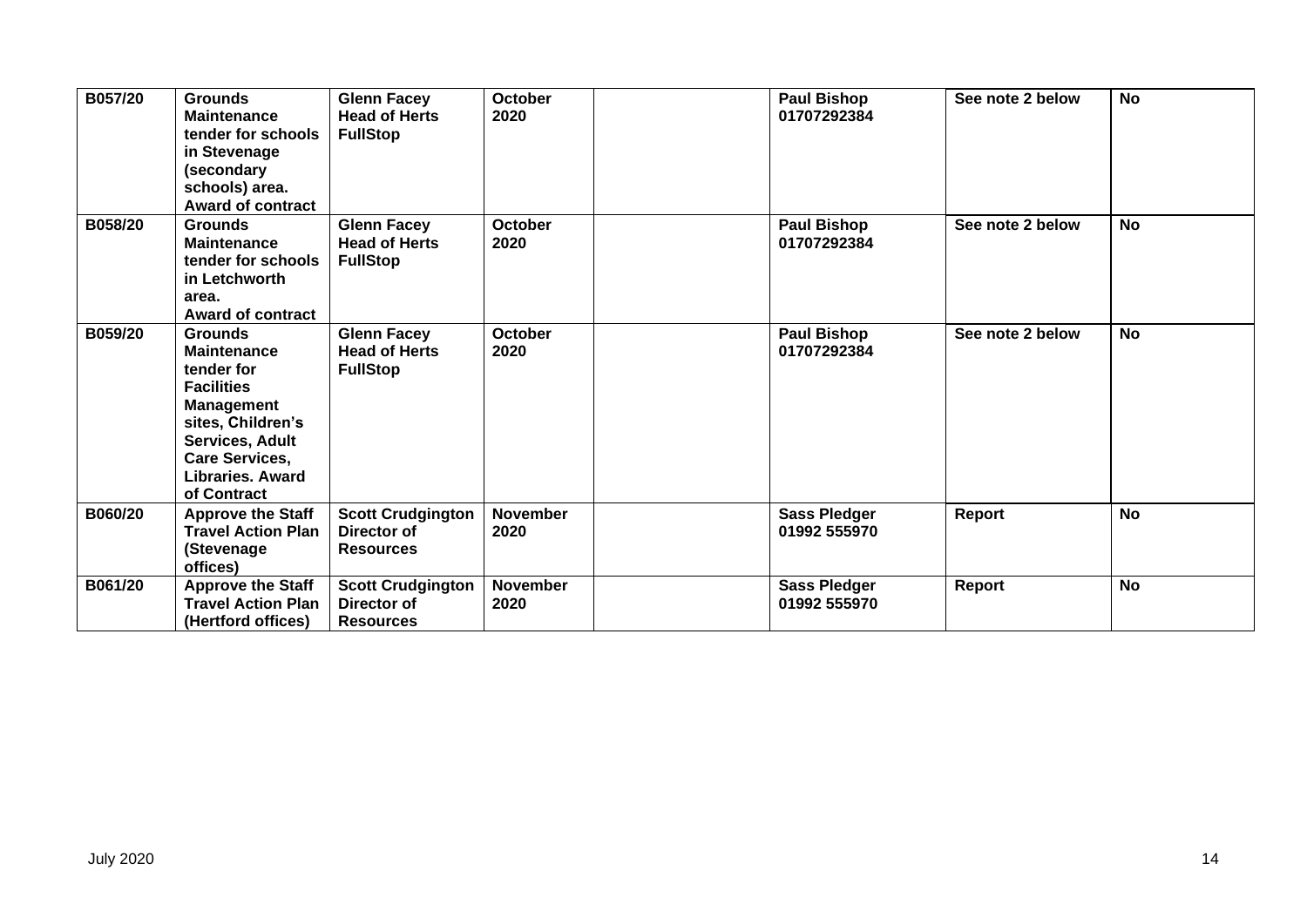#### **Notes:**

- 1. CBC contract = on behalf of 17 local authority members of the Central Buying Consortium<br>2. Quality and price evaluation derived from tenderers' submissions (which may contain exen
- 2. Quality and price evaluation derived from tenderers' submissions *(which may contain exempt information and if so will not be available for public inspection)*
- 3. Collaborative contract with one or more authorities (not a CBC contract)<br>4. Part II (due to 'Information relating to the financial or business affairs of a
- Part II (due to 'Information relating to the financial or business affairs of any particular person (including the Council')".

If you have any general enquiries about this Forward Plan - contact Deborah Jeffery, Assistant Manager, Democratic Services, 01992 555563 Email: [deborah.jeffery@hertfordshire.gov.uk](mailto:deborah.jeffery@hertfordshire.gov.uk) 

#### **QUENTIN BAKER, CHIEF LEGAL OFFICER**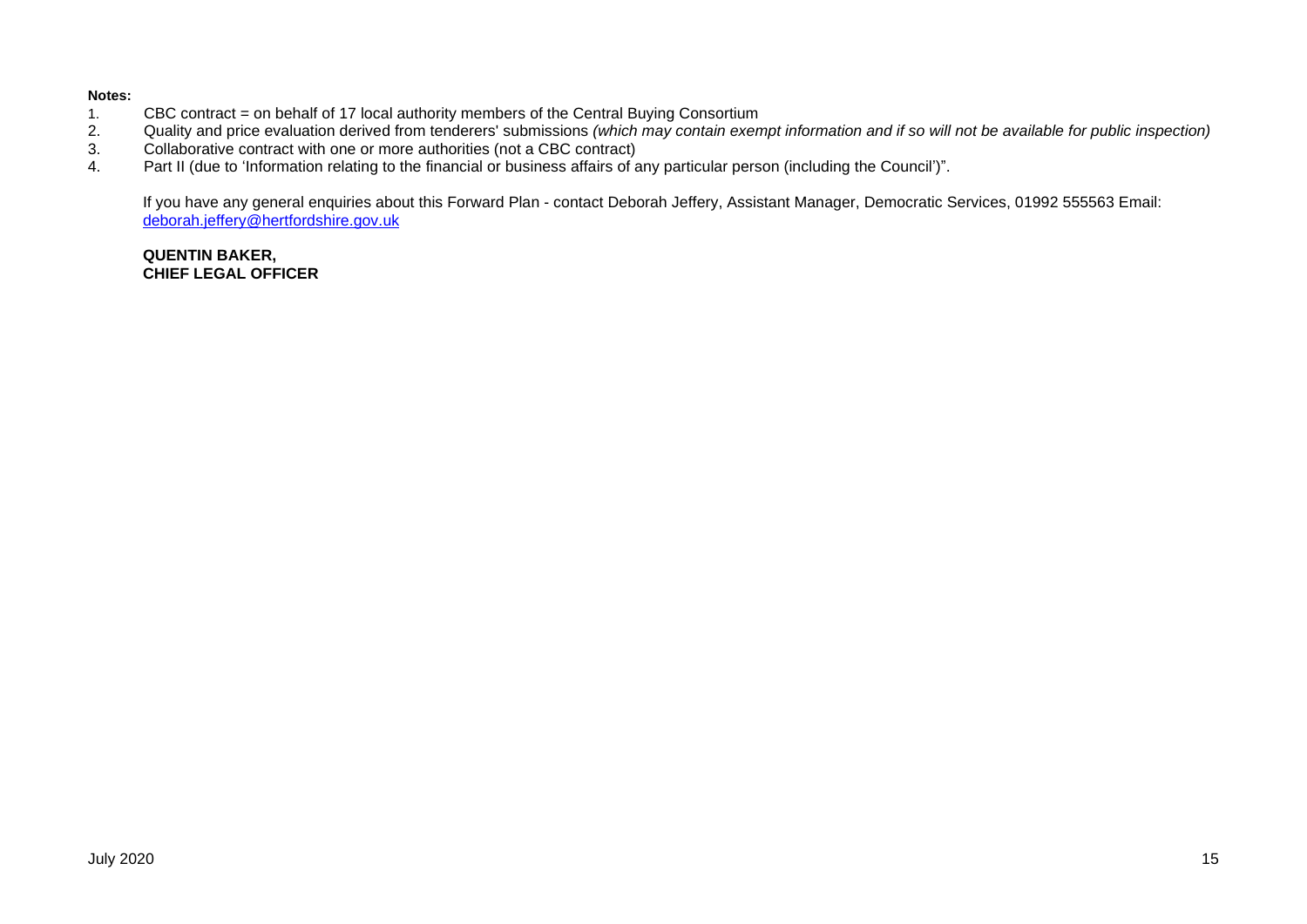

## **HERTFORDSHIRE COUNTY COUNCIL**

**FORWARD PLAN Notice of (a) key and other decisions likely to be made on behalf of the County Council by Cabinet, (b) key decisions likely to be made on behalf of the County Council by Officers and (c) decisions on Traffic Regulation Orders likely to be made by Officers on behalf of the County Council in the period 1 August 2020 – 31 November 2020**

# **Published: 6 July 2020**

[Note: Key decisions and other decisions due to be reached in July 2020 but not yet made remain listed (notice of these items was given in the Forward Plan issued on 2 June 2020)]

# **TRAFFIC REGULATION ORDERS**

#### **Broxbourne**

| Location                                        | <b>Proposed Restriction</b>                                                         |
|-------------------------------------------------|-------------------------------------------------------------------------------------|
| Andrews Lane, Cheshunt                          | 30mph Speed Limit                                                                   |
| Bryanstone Road, Waltham Cross                  | <b>Waiting Restrictions</b>                                                         |
| Blindman's Lane / Clarendon Road, Cheshunt      | <b>Waiting Restrictions</b>                                                         |
| Southmead Crescent / Marshcroft Drive, Cheshunt | <b>Waiting Restrictions</b>                                                         |
| Old Highway, Hoddesdon                          | <b>Waiting Restrictions</b>                                                         |
| Clarendon Road, Waltham Cross                   | <b>Waiting Restrictions</b>                                                         |
| New River Bridge (Essex Road), Hoddesdon        | Waiting Restrictions, Prohibition of Motor Vehicles,<br><b>Pedestrian Crossings</b> |

#### **East Herts**

| Location                                              | <b>Proposed Restriction</b>                                  |
|-------------------------------------------------------|--------------------------------------------------------------|
| <b>Hertford Town Centre</b>                           | Experimental Pedestrian Zone                                 |
| A120, High Street & Mill End, Standon                 | <b>Waiting Restrictions</b>                                  |
| Crane Mead, Ware                                      | Waiting Restrictions, Road Humps                             |
| Ermine Street, Norris Way etc, Buntingford            | <b>Waiting Restriction</b>                                   |
| Newlands Avenue, Lovett Close etc, Bishop's Stortford | <b>Waiting Restrictions</b>                                  |
| Kiffin Road / Kitchener Road, Bishop's Stortford      | 20mph Speed Limit                                            |
| Allerthrop Road, Bishop's Stortford                   | Road Humps                                                   |
| Wentworth Drive/Sunningdale, Bishop's Stortford       | <b>Waiting Restrictions</b>                                  |
| South Road/Saffron Meadow, Standon                    | <b>Waiting Restrictions</b>                                  |
| Fairway, Sawbridgeworth                               | <b>Waiting Restrictions</b>                                  |
| Cambridge Road, Sawbridgeworth                        | <b>Waiting Restrictions</b>                                  |
| Anchor Street & Unnamed Roads, Bishop's Stortford     | Waiting Restrictions, Prohibition of Driving, Prohibition of |
|                                                       | Turns, Goods Vehicle Loading Bay, Pedestrian Crossing,       |
|                                                       | Road Humps, 20mph Speed Limit                                |
| Marsh Lane, Ware                                      | <b>Waiting Restrictions, Parking Places</b>                  |
| A602 Watton-at-Stone Bypass                           | 50mph Speed Limit                                            |
| High Street, Standon                                  | <b>Parking Places</b>                                        |
| Aston End Road, Aston                                 | <b>Waiting Restrictions</b>                                  |
| Maidenhead Street, Hertford                           | <b>Restricted Zone</b>                                       |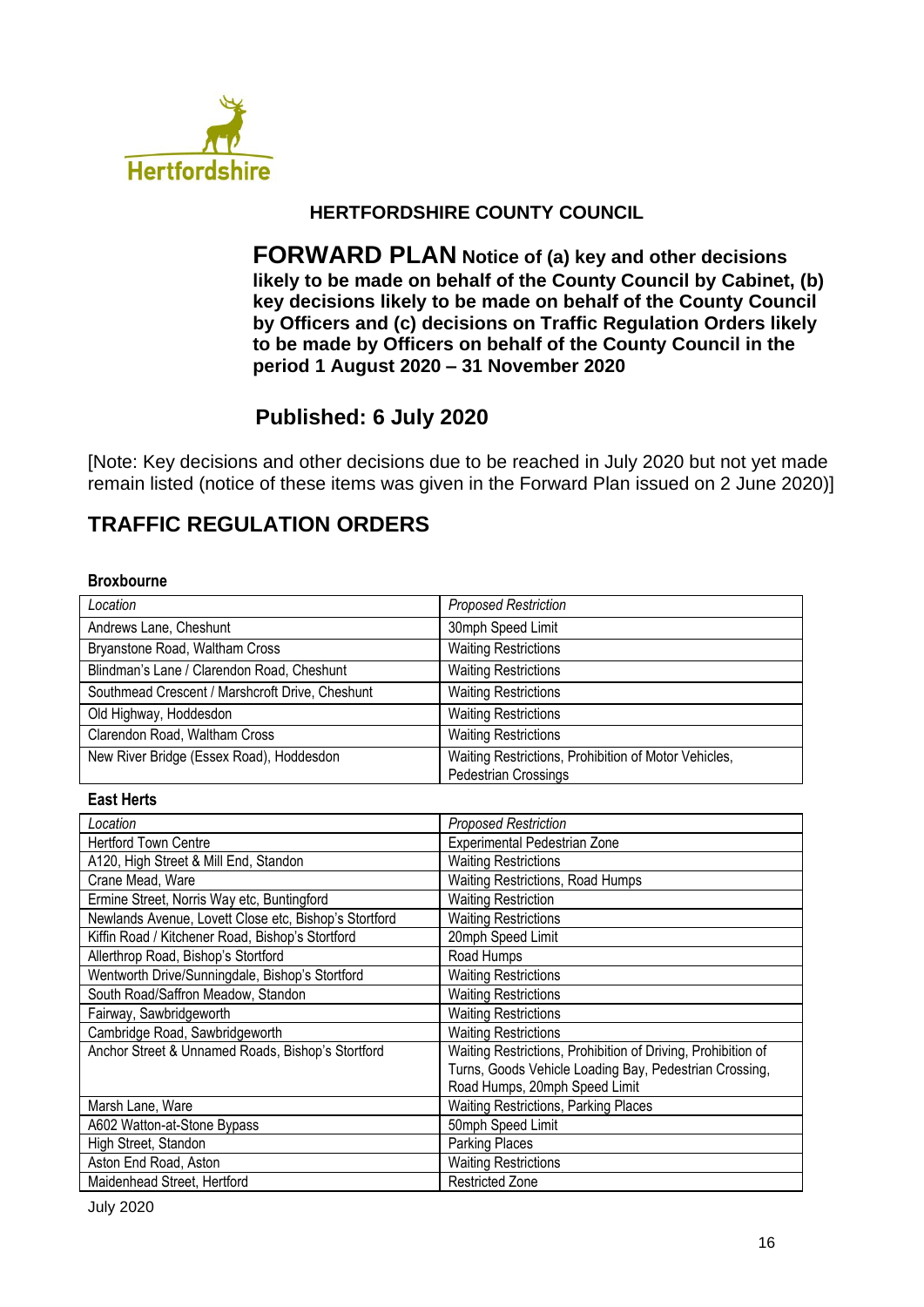### **Dacorum**

| Location                                           | <b>Proposed Restriction</b>                               |
|----------------------------------------------------|-----------------------------------------------------------|
| Bridgewater Road, Berkhamsted                      | <b>Waiting Restrictions</b>                               |
| Various Roads, Berkhamsted (2)                     | <b>Waiting Restrictions</b>                               |
| Various Roads, Hemel Hempstead                     | <b>Experimental Waiting Restrictions</b>                  |
| A4147 Maylands Avenue, Hemel Hempstead             | <b>Revocation Waiting Restrictions</b>                    |
| A4251 London Road / Magenta Court, Hemel Hempstead | <b>Waiting Restrictions</b>                               |
| Lower Kings Road, Berkhamsted                      | <b>Waiting Restrictions</b>                               |
| Breakspear Way, Hemel Hempstead                    | Waiting Restrictions, 50mph Speed Limit, Pedestrian       |
|                                                    | Crossing                                                  |
| Buncefield Lane, Hemel Hempstead                   | Prohibition of Driving, Prohibition of Turns except Pedal |
|                                                    | Cycles                                                    |

#### **St. Albans**

| Location                                       | <b>Proposed Restriction</b>     |
|------------------------------------------------|---------------------------------|
| Langley Grove, Sandridge                       | <b>Waiting Restriction</b>      |
| Harpenden Lane, Redbourn                       | <b>Waiting Restrictions</b>     |
| Lower Luton Road & Codicote Road, Wheathamsted | Road Humps, Pedestrian Crossing |

# **Welwyn Hatfield**

| Location                            | <b>Proposed Restriction</b>                                |
|-------------------------------------|------------------------------------------------------------|
| Welwyn Garden City Town Centre      | Restricted Zone, Pedestrian Zone, 20mph Speed Limit, Cycle |
|                                     | Lane, One Way Traffic, Parking Places, Road Humps          |
| Fretherne Road, Welwyn Garden City  | <b>Prohibition of Motor Vehicles</b>                       |
| Bridgefields, Welwyn Garden City    | <b>Waiting Restrictions</b>                                |
| Mimram Road, Welwyn                 | <b>Waiting Restrictions</b>                                |
| Chipmunk Chase, Hatfield            | <b>Waiting Restrictions</b>                                |
| Various Roads, Hatfield             | 20mph Speed Limit                                          |
| Boundary Lane/Elliott Close, Welwyn | <b>Waiting Restrictions</b>                                |
| High View, Hatfield                 | One Way, 20mph speed limit                                 |
| Appletree Way, Welwyn Garden City   | <b>Waiting Restrictions</b>                                |

#### **North Herts**

| Location                         | <b>Proposed Restriction</b>              |
|----------------------------------|------------------------------------------|
| Various Roads, Hitchin           | <b>Waiting Restrictions</b>              |
| Various Roads, Royston           | <b>Waiting Restrictions</b>              |
| St Martins Road, Knebworth       | Waiting Restrictions & Revocation        |
| Pixmore Avenue, Letchworth       | Parking Places                           |
| Various Roads, Letchworth        | <b>Experimental Waiting Restrictions</b> |
| A505 Royston Bypass              | 50mph Speed Limit                        |
| York Road, Hitchin               | School Keep Clear Markings               |
| Bearton Road, Hitchin            | <b>Waiting Restrictions</b>              |
| Baldock Road, Royston            | 50mph Speed Limit                        |
| Norton Way South etc, Letchworth | <b>Waiting Restrictions, Road Humps</b>  |
| Durham Way, Royston              | <b>Waiting Restrictions</b>              |

# **Stevenage**

| ∟ocation                      | <b>Proposed Restriction</b>                                         |
|-------------------------------|---------------------------------------------------------------------|
| Coreys Mill Depot Access Road | Experimental Waiting Restrictions, Prohibition of Motor<br>Vehicles |

## **Hertsmere**

| Location                                   | <b>Proposed Restriction</b>                           |
|--------------------------------------------|-------------------------------------------------------|
| St Albans Road, Swanland Road, South Mymms | Clearway, Abnormal Load Parking Places, Verge Parking |
| Bushey Hall Road, Bushey                   | <b>Waiting Restrictions</b>                           |

## **Three Rivers**

| calloi                                                                            | $A$ triction<br>----<br>≺esuicuon<br>79 C.A                                      |
|-----------------------------------------------------------------------------------|----------------------------------------------------------------------------------|
| $\sim$ $\sim$<br>Cross<br>Hor<br>Maple<br><b>VV</b><br>Roads.<br>diand<br>, IIIII | `rossına<br>$\sim$ -trian $\sim$<br><br>Clear<br>Keer<br>chool<br>ю<br>эc<br>лаг |